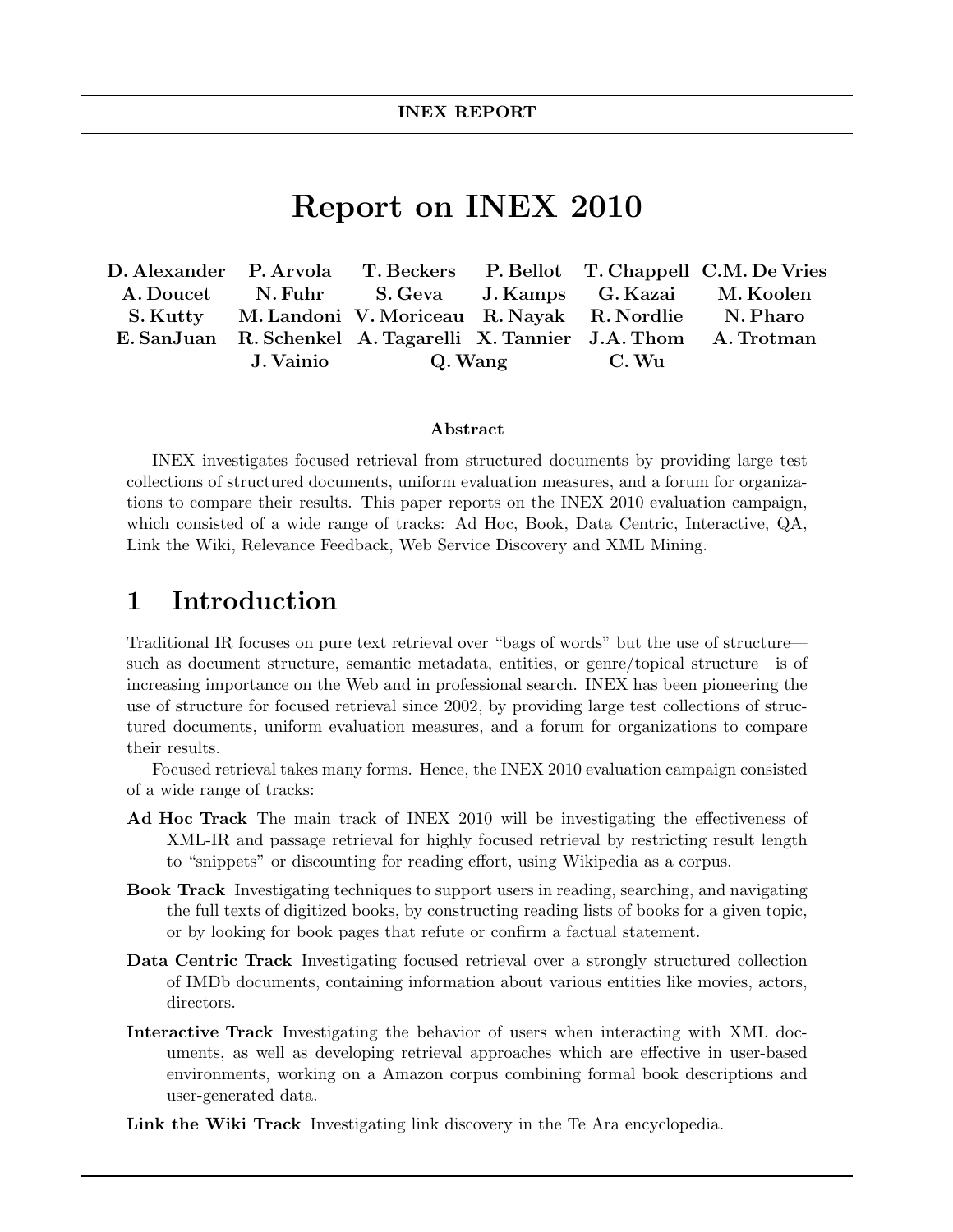- Question Answering Track Investigating real-world focused information needs formulated as natural language questions, using the collection structure to construct readable summaries of question context, and lists of answers.
- Relevance Feedback Track Investigate the utility of incremental passage level feedback by simulating a searcher's interaction, with submissions in the form of a executable computer program rather than a list of search result.
- Web Service Discovery Investigate techniques for discovery of Web services based on searching service descriptions provided in WSDL.
- XML Mining Track Investigating structured document mining, especially the classification and clustering of semi-structured documents.

In the rest of this paper, we discuss the aims and results of the INEX 2010 tracks in relatively self-contained sections: the Ad Hoc track (Section [2\)](#page-1-0), the Book track (Section [3\)](#page-3-0), the Data Centric track (Section [4\)](#page-5-0), the Interactive track (Section [5\)](#page-6-0), the QA track (Section [6\)](#page-8-0), the Link the Wiki track (Section [7\)](#page-9-0), the Relevance Feedback track (Section [8\)](#page-10-0), the Web Service Discovery track (Section [9\)](#page-12-0), and the XML Mining track (Section [10\)](#page-13-0).

### <span id="page-1-0"></span>2 Ad Hoc Track

In this section, we will briefly discuss the aims of the INEX 2010 Ad Hoc Track, its tasks and setup, the used measures and results. Further details are in [\[1\]](#page-15-0).

#### 2.1 Aims and Tasks

The main novelty of the Ad Hoc Track at INEX 2010 is its focus on retrieval under resource restricted conditions such as a small screen mobile device or a document summary on a hit-list. Here, retrieving full articles is no option, and we need to find the best elements or passages that convey the relevant information in the Wikipedia pages. So one can view the retrieved elements/passages as extensive result snippets, or as an on-the-fly document summary, that allow searchers to directly jump to the relevant document parts. This leads to variants of the focused retrieval tasks that address the impact of result length or reading effort, thinking of focused retrieval as a form of "snippet" retrieval.

The INEX 2010 Ad Hoc Track featured three variants of ad hoc retrieval against a collection of structured documents, factoring in various restrictions on the length of retrieved results (Relevant in Context, Restricted Relevant in Context, and Restrict Focused). In addition, there was an Efficiency Task enabling a systematic study of efficiency-effectiveness trade-offs with the different systems. In order to extend the ad hoc retrieval test collection on the INEX 2009 Wikipedia Collection with additional topics and judgments, the Ad Hoc track topics and assessments stayed unchanged. The change of task calls for new measures that factor in reading effort [\[2\]](#page-15-1), which are compared to the earlier INEX measures based on passage level precision and recall [\[7\]](#page-15-2).

#### 2.2 Test Collection

The Ad Hoc Track uses a document collection based on the English Wikipedia. The original Wiki syntax has been converted into XML, using both general tags of the layout structure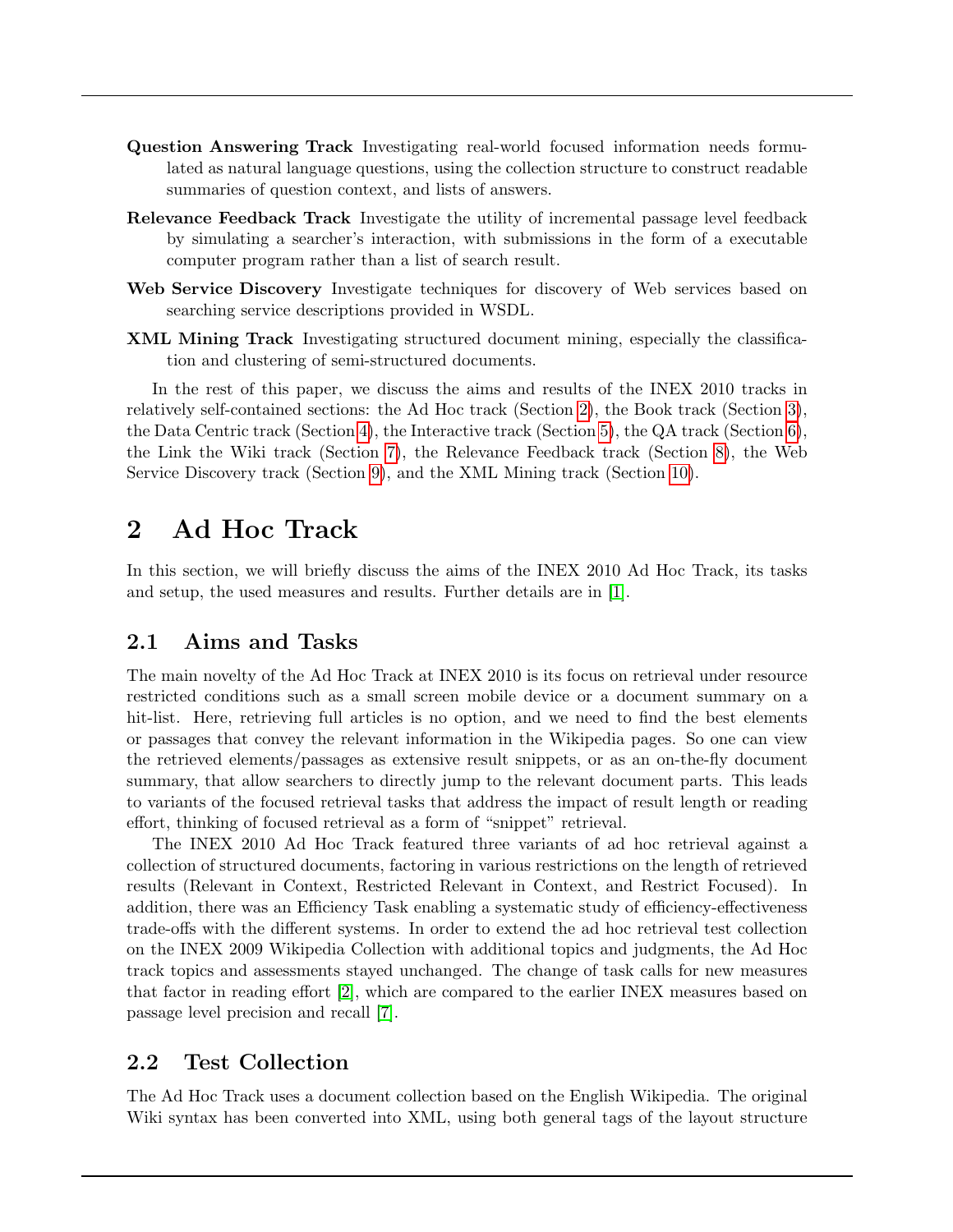(like article, section, paragraph, title, list and item), typographical tags (like bold, emphatic), and frequently occurring link-tags. The annotation is enhanced with semantic markup of articles and outgoing links, based on the semantic knowledge base YAGO, explicitly labeling more than 5,800 classes of entities like persons, movies, cities, and many more [\[11\]](#page-15-3).

INEX has been pioneering peer-topic creation and peer-assessments since 2002. At INEX 2009, a total of 115 ad hoc search topics were created by participants. The topics were assessed by participants following precise instructions. The assessors used the GPXrai assessment system that assists assessors in highlighting relevant text. Topic assessors were asked to mark all, and only, relevant text in a pool of 750 documents. After assessing an article with relevance, a separate best entry point decision was made by the assessor. The relevance judgments were frozen on November 3, 2010. At this time 52 topics had been fully assessed. Moreover, for 7 topics the judgments of a second judge are also available.

#### 2.3 Results

We received a total of 213 submissions from 18 participating groups, which are discussed in detail in the papers in [\[5\]](#page-15-4).

The first goal was to study focused retrieval under resource restricted conditions such as a small screen mobile device or a document summary on a hit-list. That is, to think of focused retrieval as a form of "snippet" retrieval, suggesting either by measures that factor in reading effort or by tasks that have restrictions on the length of results. The results of the effort based measures are a welcome addition to the earlier recall/precision measures. It addresses the counter-intuitive effectiveness of article-level retrieval—given that ensuring good recall is much easier than ensuring good precision. As a result there are significant shifts in the effectiveness of systems that attempt to pinpoint the exact relevant text, and are effective enough at it. Having said that, even here locating the right articles remains a prerequisite for obtaining good performance.

The second goal was to examine the trade-off between effectiveness and efficiency. Participants were asked to report efficiency-oriented statistics for their Ad Hoc-style runs on the 2010 Ad Hoc topics. The average running times per topic varied from 1ms to 1.5 seconds, where the fastest runs where run on indexes kept in memory. This is almost an order of magnitude faster than the fastest system from INEX 2009, and the low absolute response times demonstrate that the current collection is not large enough to be a true challenge. Result quality was comparable to other runs submitted to other tasks in the Ad Hoc Track.

#### 2.4 Outlook

This was the fifth year that INEX has studied ad hoc retrieval against the Wikipedia. In 2006–2008 the English Wikipedia of early 2006 transformed into XML was used (containing 659,338 Wikipedia articles), which was updated to version of late 2008 (containing 2,666,190 Wikipedia articles and incorporating semantic annotations from YAGO) and used in 2009– 2010. The test collections on Wikipedia have large sets of topics, 291 for the 2006–2008 Wikipedia and 120 for the 2009–2010 Wikipedia. There are relevance judgments at the passage level (both best-entry-points as well as the exact relevant text) plus derived article-level judgments resulting in an attractive document retrieval test collection using freely available documents in a non-news genre. There is a range of evaluation measures for evaluating the various retrieval tasks [\[7,](#page-15-2) [2\]](#page-15-1), in addition to the standard measures that can be used for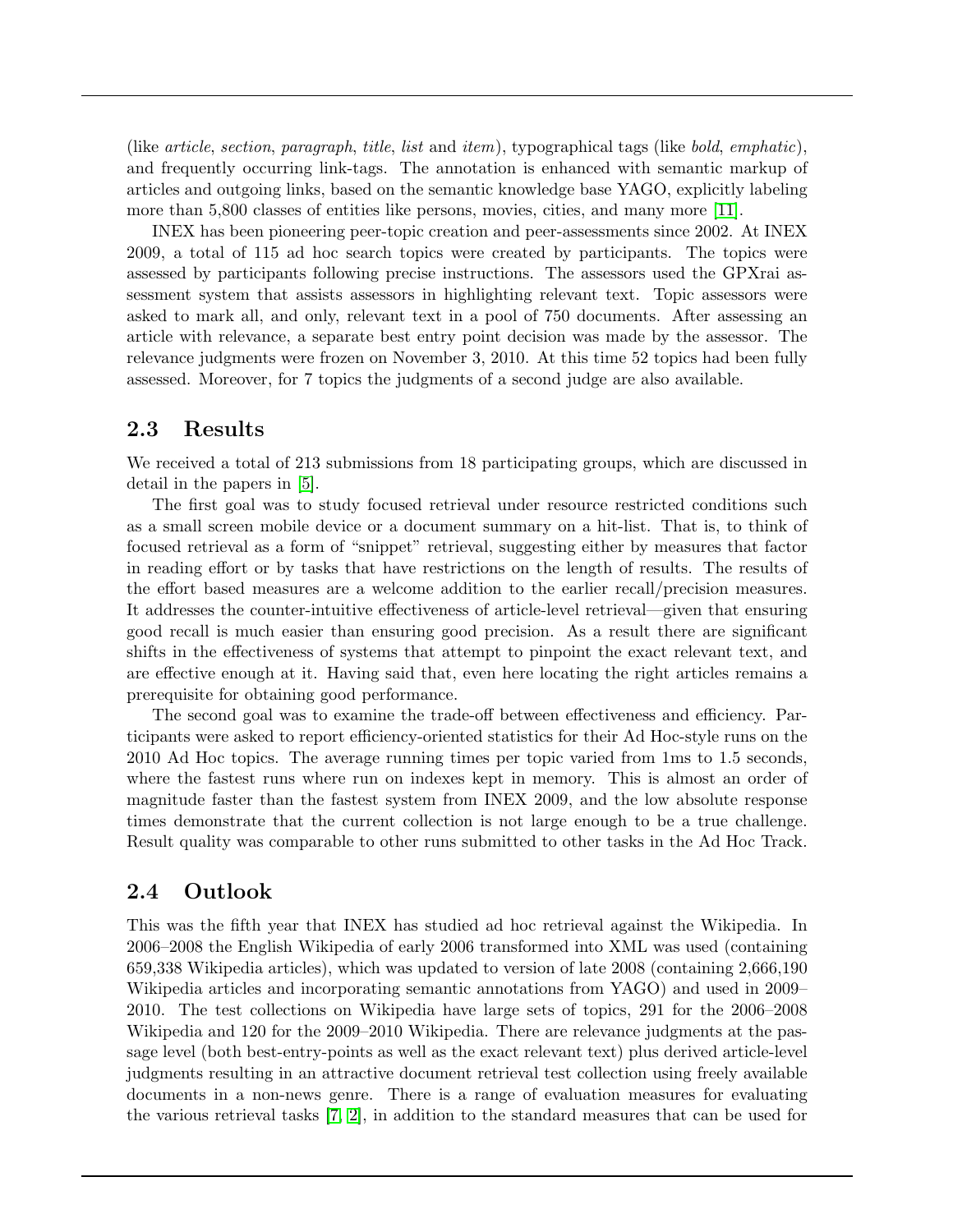article-level retrieval. Moreover, there is rich information on topic authors and assessors, and their topics and judgments based on extensive questionnaires, allowing for detailed further analysis and reusing topics that satisfy particular conditions.

After five years, there seems little additional benefit in continuing with focused retrieval against the Wikipedia corpus, given that the available test collections that are reusable in various ways. It is time for a new challenge, and other tracks have started already addressing other aspects of ad hoc retrieval: the INEX 2010 Book Track using a corpus of scanned books, the INEX 2010 Data Centric Track using a corpus of IMDb data, and the INEX 2010 Interactive Track using a corpus of Amazon and Library Thing data.

# <span id="page-3-0"></span>3 Book Track

In this section, we will briefly discuss the aims and tasks of the INEX 2010 Book Track, the test collection, and the results. Further details are in [\[8\]](#page-15-5).

#### 3.1 Aims and Tasks

The goal of the INEX Book Track is to evaluate approaches for supporting users in searching, navigating and reading the full texts of digitized books. In 2010, the investigation focused around four tasks:

- The Best Books to Reference (BB) task, framed within the user task of building a reading list for a given topic of interest, aims at comparing traditional document retrieval methods with domain-specific techniques, exploiting book-specific features, e.g., back-of-book index, or associated metadata, e.g., library catalogue information;
- The Prove It (PI) task aims to test focused retrieval approaches on collections of books, where users expect to be pointed directly at relevant book parts that may help to confirm or refute a factual claim;
- The Structure Extraction (SE) task aims at evaluating automatic techniques for deriving structure from OCR data and building hyperlinked table of contents;
- The Active Reading task (ART) aims to explore suitable user interfaces to read, annotate, review, and summarize multiple books.

A total of 93 organizations registered for the track, but only 12 groups took an active role. In this section, we will briefly discuss the BB and PI tasks. Further details on all four tasks are available in [\[8\]](#page-15-5).

### 3.2 Test Collection

The Book Track builds on a collection of over 50,000 out-of-copyright books of different genre (e.g., history books, text books, reference works, novels and poetry) marked up in XML.

A total of 83 new topics were contributed to the test collection in 2010, both by INEX participants and by workers on Amazon's Mechanical Turk (AMT) service, a popular crowdsourcing platform.

Similarly to the topics, relevance assessments were collected from INEX participants as well as crowdsourced through AMT. The INEX judgments were used as gold set in the relevance gathering task on AMT for a selected set of 21 (out of the 83) topics. For each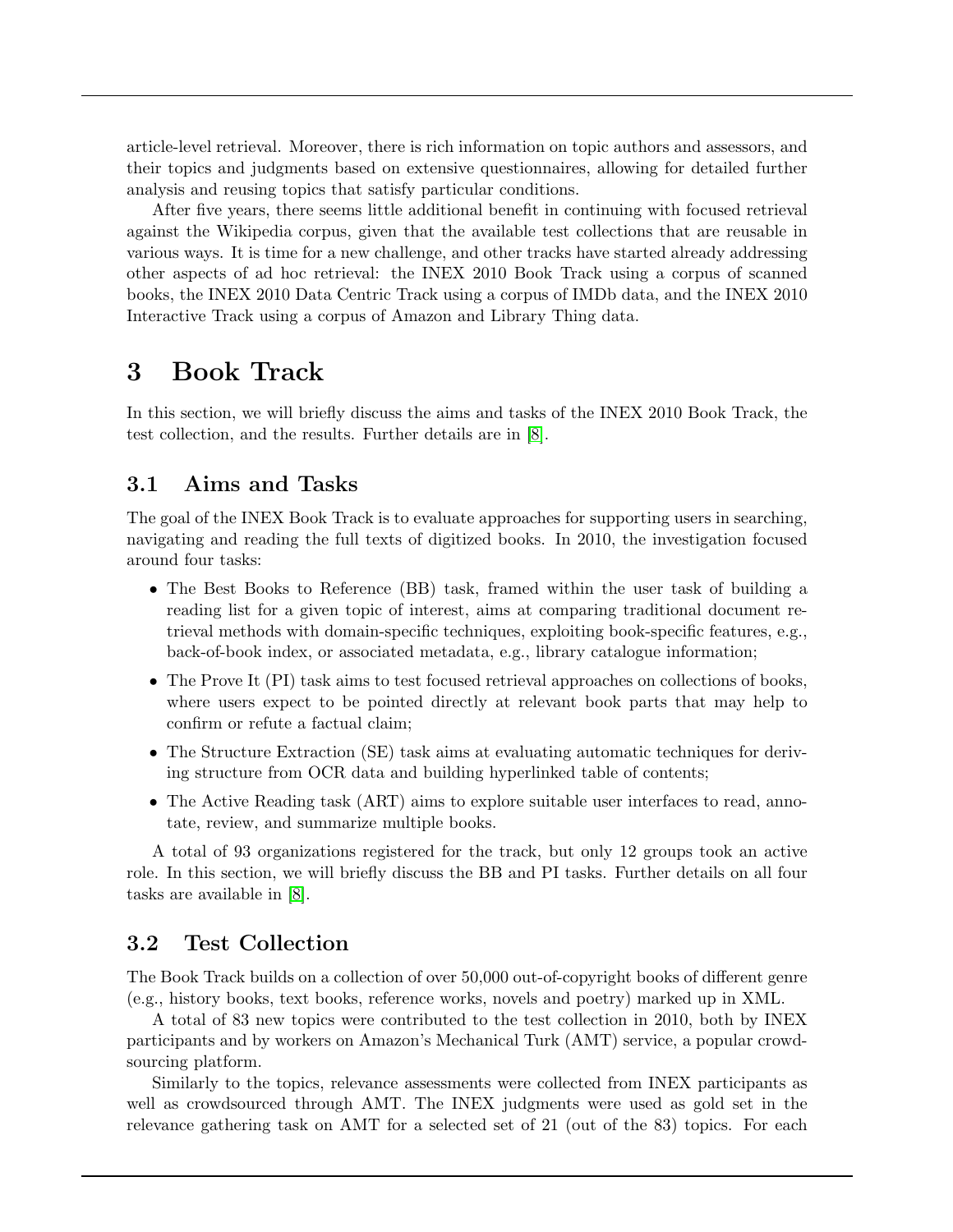topic, a separate Human Intelligence Task (HIT) was published with the title of the HITs reflecting the subject area of the topic in order to attract workers with interest in the subject. Each HIT consisted of 10 pages to judge, where at least one page was already labeled as relevant by an INEX participant, enabling us to check the quality of the worker's work. In each batch of HITs, we published 10 HITs per topic and thus collected labels for 100 pages per topic from 3 workers, obtaining a total of 6,300 labels. When constructing the AMT assessment pools, we combined three different pooling strategies: top-n, rank-boosted, and answer boosted, with the aim to get i) a good coverage of the top results of the official PI runs, ii) a large overlap with the pages judged by INEX assessors, and iii) to maximize the number of possibly relevant pages in the pool to improve reusability. As a result of the mixed pooling methods, in each 100 page assessment pool we have roughly the top 30 pages per pooling method plus the known relevant pages. Pages can occur only once in each HIT, but the known relevant pages could occur in multiple HITs, leading to 1,918 query/page pairs.

For the 21 topics, a total of 5,975 page-level relevance labels were collected from 7 INEX participants and 6,300 labels from 194 workers on AMT (note: this excludes 145 HITs by 2 workers that were rejected). The AMT set contains 3 judgments per page, while the INEX data contains only one label per page (apart from 430 pages that were assessed multiple times, with 91% agreement). An analysis of the AMT labels showed high agreement with the INEX labels: 71% agreement based on four levels of relevance degree and 78% for binary relevance. The consensus among AMT labels is 92% for binary relevance (90% for the four levels), meaning that on average the majority vote for a label forms 92% of all workers votes.

From the multiple labels per page, we derived a single judgment for evaluation, using majority vote among the AMT labels and merging with the INEX set by selecting an INEX label over an AMT label for the same page. The resulting set contains 6,527 page level judgments, including 489 pages that confirm or refute the factual claim of a topic (23 per topic on average) and 719 pages that are relevant to the topic of the factual statement (34 per topic).

In addition to page level judgments, 990 book level judgments were collected for the 21 topics from the task organizers for the evaluation of the BB task.

#### 3.3 Results

A total of 15 BB runs were submitted by 3 groups (2 runs by University of Amsterdam; 4 runs by University of California, Berkeley; and 9 runs by the University of Avignon), and a total of 10 PI runs by 3 groups (4 runs by the University of Amsterdam; 5 runs by Oslo University College; and 1 run by the University of Avignon).

The best BB run (NDCG@10=0.6579) was submitted by the University of California, Berkeley (p14-BOOKS2010 T2 PAGE SUM 300) who employed page level retrieval methods and derived book level scores by summing the page level scores within the books. Page level scores were generated using a probabilistic approach based on logistic regression. A run by the University of Avignon followed close second with NDCG@10=0.6500. They experimented with a method for correcting hyphenations in the books and used the language modeling approach of the Lemur toolkit.

The best PI run (NDCG@10=0.2946) was submitted by the University of Amsterdam (p6-inex10.page.fb.10.50), who investigated the impact of varying the units of retrieval, e.g., books, individual pages, and multiple pages as units in the PI task. They achieved best performance with their individual page level index and using pseudo relevance feedback.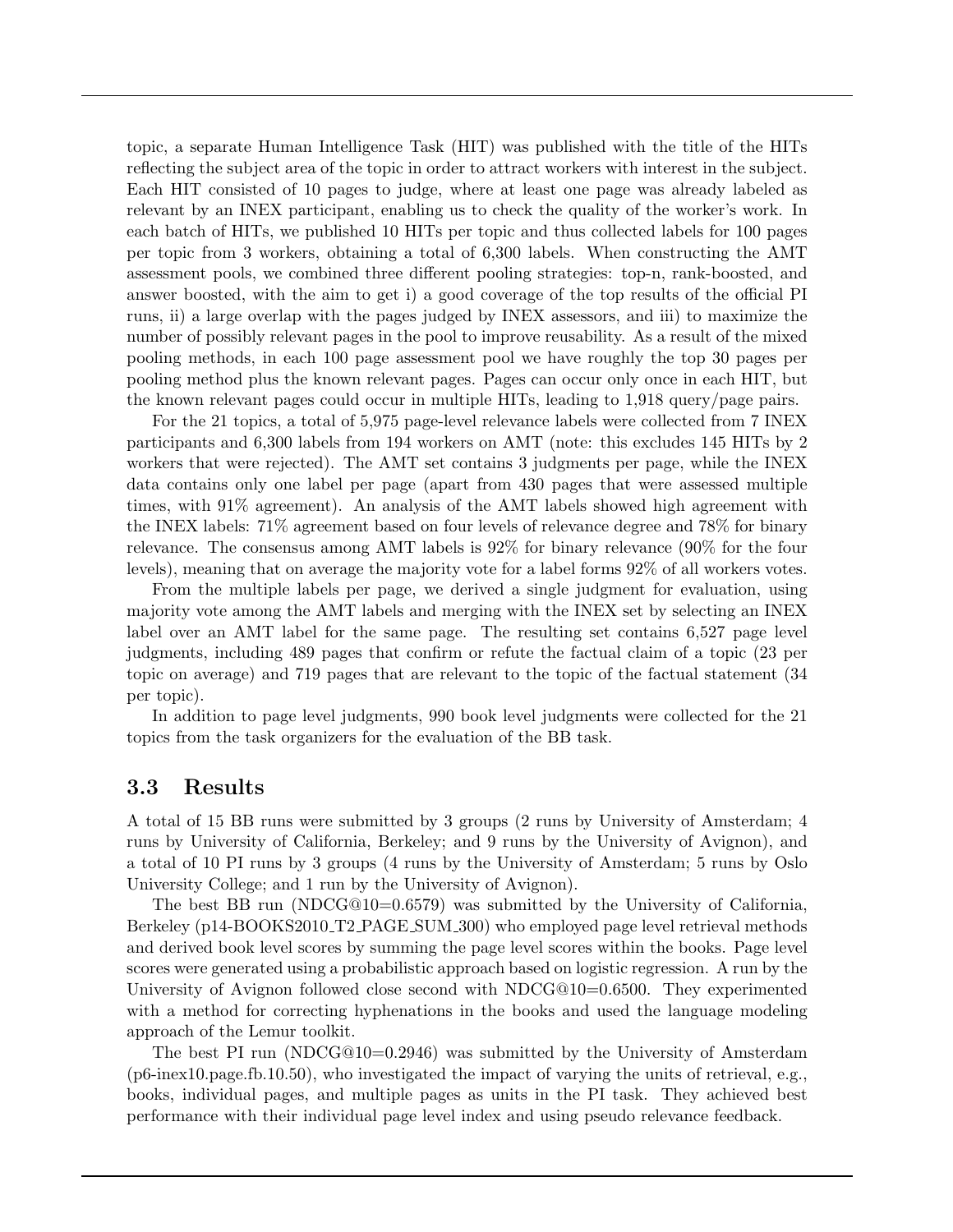#### 3.4 Outlook

In 2010, we piloted a test collection construction method crowdsourcing both topics and relevance labels. With our quality control rich HIT template, we obtained high quality labels showing 78% agreement with INEX gold set data. This has paved the way to completely removing the burden of relevance assessments from the participants in 2011.

In 2011, the track will shift focus onto more social and semantic search scenarios, while also continuing with the AR and SE tasks. The track will build on its current book corpus as well as a new collection from Amazon Books and LibraryThing.com. The PI task will run with minor changes, also asking systems to differentiate positive and negative evidence for a given factual claim. The BB task will be replaced by the new Social Search for Best Books (SSBB) task which will build on the corpus of 1.5 million records from Amazon Books and LibraryThing.com. SSBB will investigate the value of user-generated metadata, such as reviews and tags, in addition to publisher-supplied and library catalogue metadata, to aid retrieval systems in finding the best, most relevant books for a set of topics of interest.

# <span id="page-5-0"></span>4 Data Centric Track

In this section, we will briefly discuss the aims, data, tasks, and results of the INEX 2010 Data Centric Track. Further details are in [\[14\]](#page-15-6).

#### 4.1 Aims

At INEX 2009 Qiuyue Wang suggested that INEX should reexamine the question of information retrieval search over highly structured search, in particular over database data. Along with Andrew Trotman she ran the Data Centric Track at INEX 2010 using an April 10, 2010 dump of the IMDb converted into XML. The specific research question was: Can whole document retrieval approaches outperform focused retrieval on highly structured document collection? This was very much a return to the roots of INEX: Information Retrieval search over a Database in XML.

### 4.2 Data

There are two kinds of objects in the IMDb collection, movies and persons involved in movies, e.g. actors/actresses, directors, producers and so on. Each object is richly structured. For example, each movie has title, rating, directors, actors, plot, keywords, genres, release dates, trivia, etc.; and each person has name, birth date, biography, filmography, etc. Information about one movie or person is published in one XML file, thus each generated XML file represents a single object, i.e. a movie or person. In total, 4,418,102 XML files were generated, including 1,594,513 movies, 1,872,492 actors, 129,137 directors who did not act in any movies, 178,117 producers who did not direct or act in any movies, and 643,843 other people involved in movies who did not produce or direct nor act in any movies.

### 4.3 Task and Judgments

Each participating group was asked to create a set of candidate topics, representative of a range of real user needs. Both Content Only (CO) and Content And Structure (CAS)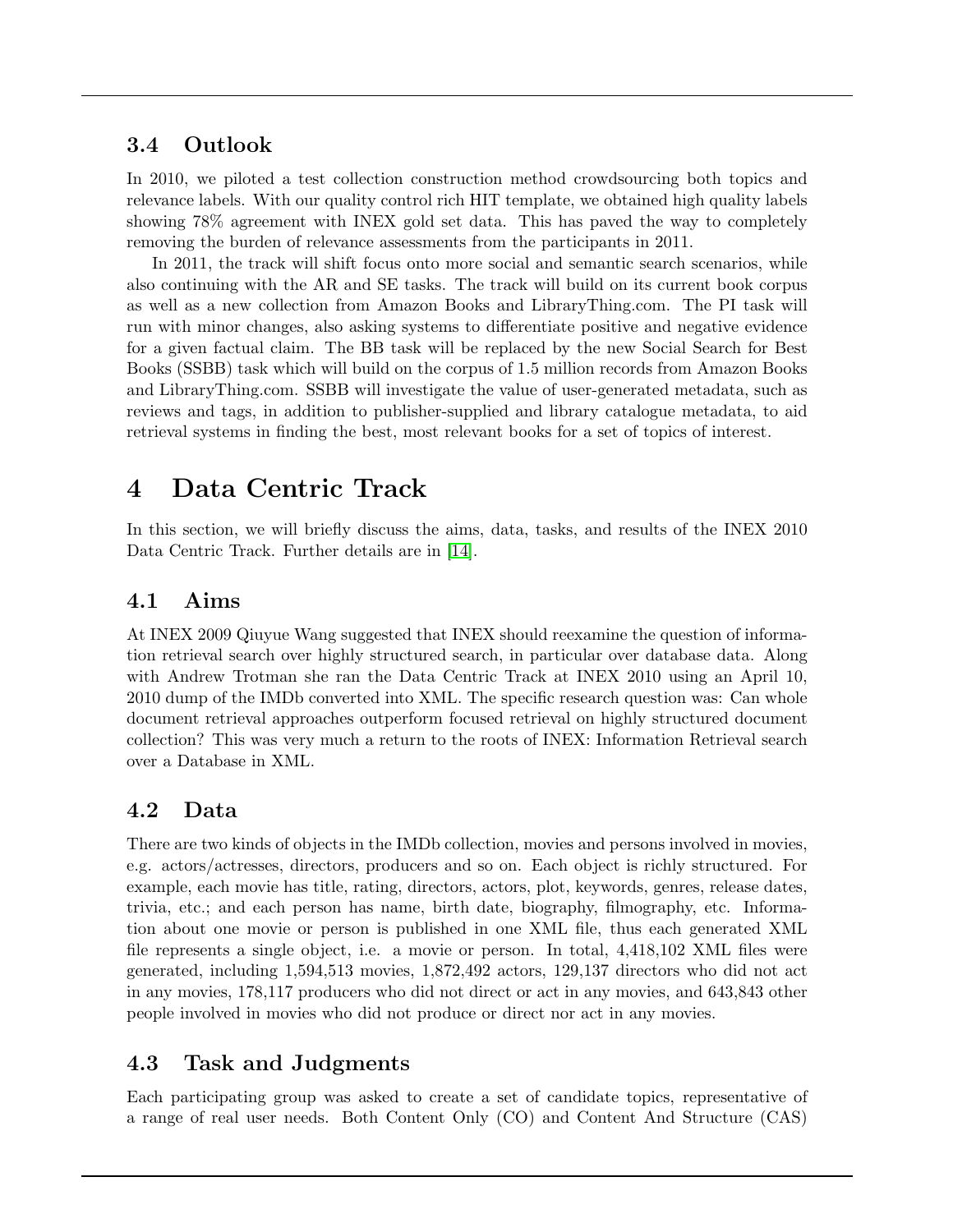variants of the information need were requested. In total 30 topics were submitted by 4 institutes of which 28 were used in evaluation.

Participants were permitted to submit up to 10 runs. Each run was permitted to contain a maximum of 1000 results per topic, ordered by decreasing value of relevance. In total 36 runs were submitted by 8 institutes. Only 29 runs were assessed since other runs were submitted after the deadline. Of note is that more runs were submitted than topics, and more institutes submitted runs than that submitted topics. This suggests an increase in interest in the track throughout the year.

Assessment followed standard INEX practice consisting of pooling, participant assessment using the INEX tool, and evaluation using the INEX evaluation tool. In total 26 of the 28 topics were assessed. Runs were scored using MAP, MAiP, and MAgP T2I(300).

#### 4.4 Results

The best run was submitted by Peking University. It used the description and narrative parts of the topics in ranking to identify top documents, then snippet identification techniques to identify good elements in those documents. Of the remaining runs, most did not use structure in ranking (they used the topic title, not the castitle). It is too early to draw conclusions from only one year of experimentation. However, from these runs the result at this stage is that the whole document BM25 retrieval is effective and hard to beat.

#### 4.5 Outlook

The track will be run in 2011. There we expect to see runs that use structure from the query and structure from the documents in order to improve performance. In addition to the ad hoc search task over the richly structured XML data, a new task, faceted search task, is added to examine how to employ faceted search technology to satisfy users complex information needs.

### <span id="page-6-0"></span>5 Interactive Track

In this section, we will briefly discuss the aims, data, tasks, and results of the INEX 2010 Interactive Track. Further details are in [\[9\]](#page-15-7).

#### 5.1 Aims

The purpose of the INEX interactive track (iTrack) has been to study searchers interaction with XML-based information retrieval systems, focusing on how end users react to and exploit the potential of systems which provide access to parts of documents in addition to the full documents.

The track was run for the first time in 2004, repeated in 2005, 2006/2007, 2009 and again in 2010. Although there has been variations in task content and focus, some fundamental premises has been in force throughout:

- a common subject recruiting procedure
- a common set of user tasks and data collection instruments such as questionnaires
- a common logging procedure for user/system interaction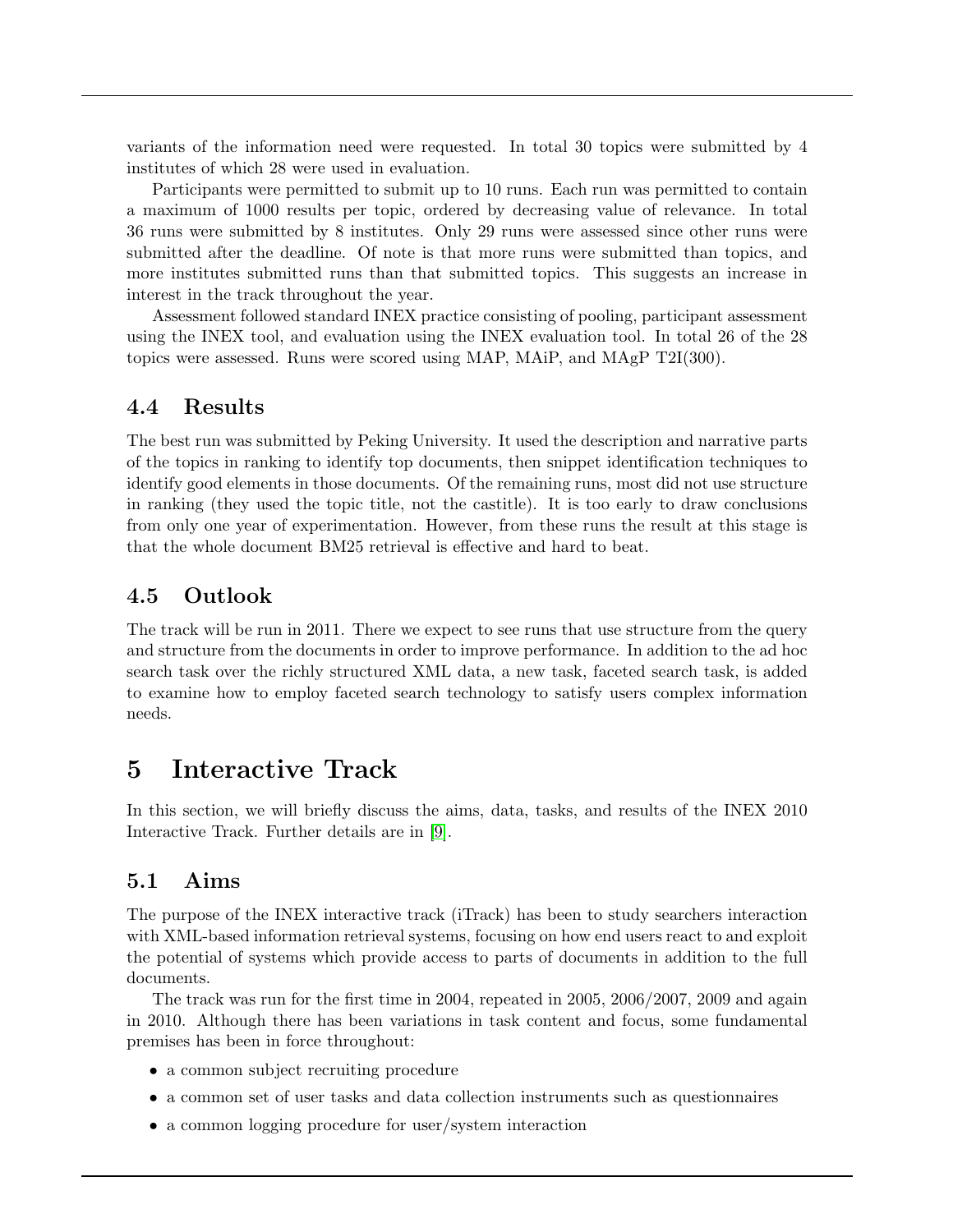• an understanding that collected data should be made available to all participants for analysis.

In this way the participating institutions have gained access to a rich and comparable set of data on user background and user behavior, with a relatively small investment in time and effort. The data collected has been subjected to both qualitative and quantitative analysis, resulting in a number of papers and conference presentations over the years.

#### 5.2 Test Collection

The document collection used for the 2010 iTrack was a slightly modified version of the one used in 2009. A crawl of some 1.5 million records from the book database of the online bookseller Amazon.com has been consolidated with corresponding bibliographic records from the cooperative book cataloguing tool LibraryThing. The records present book descriptions on a number of levels: formalized author, title and publisher data; subject descriptions and user tags; book cover images; full text reviews and content descriptions provided by both publishers and readers.

The experiments were conducted on a Java-based retrieval system built within the ezDL framework (see <http://www.is.inf.uni-due.de/projects/ezdl/> and <http://ezdl.de>), which resides on a server at and is maintained by the University of Duisburg-Essen. The collection was indexed with Apache Solr 1.4, which is based on Apache Lucene. Lucene applies a variation of the vector space retrieval model. Two versions (A and B) were developed for the experiments. The B version of the search system did not allow the user to search in reviews or abstracts, i.e. no query fields for abstract and reviews were available to the user.

#### 5.3 Tasks

For the 2010 iTrack the experiment was designed with two categories of tasks constructed by the track organizers, from each of which the searchers were instructed to select one of three alternative search topics. In addition the searchers were invited to perform one semi-selfgenerated task. The two task categories were presented in contexts that intended to reflect two different stages of a work task process, where the first set of tasks invited searchers use a broad selection of metadata, and intended to inspire users to create polyrepresentative search strategies, i.e., to use explorative search strategies, which would provide data on query development, metadata type preference and navigation patterns. The second task set intended to simulate searchers in a rather mechanistic data gathering mode. The tasks also intended to represent tasks designed to focus on non-topical characteristics of the books, where information would typically be found in publisher's texts and possible topic-descriptive tags. The self-selected task was intended to function as a control task, where the performance could be compared to the two others.

The experiment was designed to let searchers assess the relevance of books, and they could also simulate the purchase of a book by adding it to a basket. An example of a task in the explorative category 1 would be "Find controversial books discussing the climate change and whether it is man-made or not." An example of a data collection task (Category 2) would be "Find biographies on athletes active in the 1990's." In both cases the tasks were presented in a work task context. At the beginning of the experiment, the participants were asked to fill out a pre-experiment questionnaire. Each task was preceded by a pre-task and concluded by a post-task questionnaire. After all three working tasks had been worked on,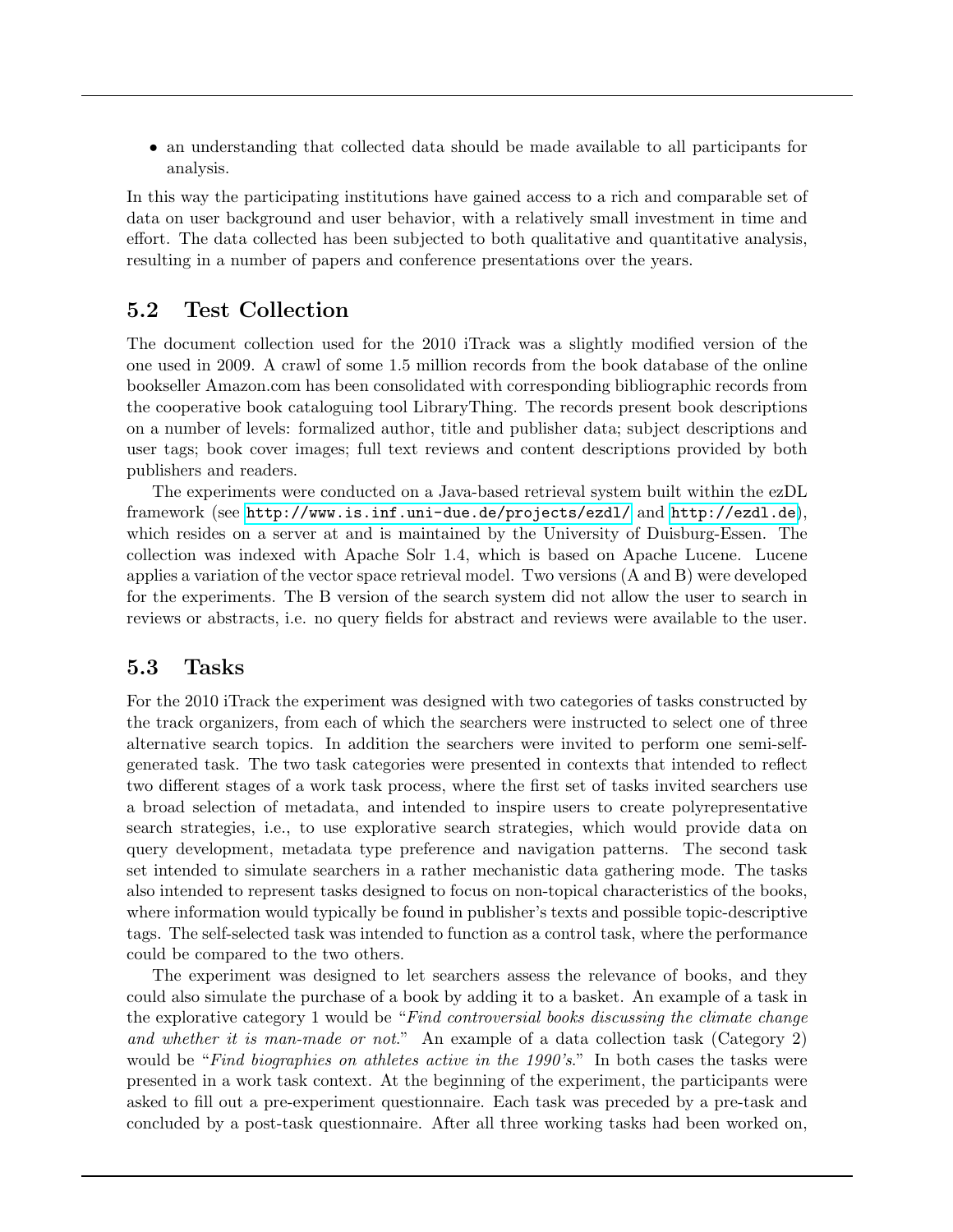a post-experiment questionnaire was answered. Actions by the system and the participants were recorded by the system and stored in a database.

#### 5.4 Results

Three research groups participated in this year's track: Oslo University College, University of Duisburg-Essen, and University of Glasgow. Data from a total of 147 sessions performed by 49 test subjects were collected from October 2010 to January 2011. Some participants received a EUR 12 Amazon voucher as compensation. Since the data collection phase lasted longer than initially envisioned, the data are currently being analyzed. A primary focus of the analysis will be searchers' choice of sources of information for the completion of the tasks. Amongst the issues which will be looked at is the effect of searchers' topic knowledge and the influence of task types on search procedures and relevance judgements.

# <span id="page-8-0"></span>6 Question Answering Track

In this section, we will briefly discuss the INEX 2009–2010 QA Track, which aimed to compare the performance of QA, XML or passage retrieval, and automatic summarization systems. Further details are in [\[10\]](#page-15-8).

#### 6.1 Tasks and Test Collection

We used the Ad Hoc Track's XML enriched Wikipedia based on a late 2008 dump of Wikipedia [\[11\]](#page-15-3). A set of 345 questions has been made available:

- Factual questions, related to 2009 ad-hoc topics (151 questions) or extracted from Over-Blog logs (44 questions from <http://en.over-blog.com/>). These questions required a single precise answer to be found in the corpus if it exists.
- Complex questions, also from 2009 topics (85 questions) and Over-Blog (70 questions). Complex questions required a multi-document aggregation of passages with a maximum of 500 words exclusively.

A run is available for factual questions, but this year evaluation has been carried out on the 70 complex Over-Blog questions only. These questions have been selected such that there exists at least a partial answer in the Wikipedia 2008. We have mixed these questions with others from Yahoo! Answers website (<http://answers.yahoo.com/>).

We considered three different types of questions: short\_single, short\_multiple and long. Those labeled short single or short multiple are 195 and both require short answers, *i.e.* passages of a maximum of 50 words together with an offset indicating the position of the answer. Short single questions should have a single correct answer, whereas multiple type questions will admit multiple answers. For both short types, participants had to give their results as a ranked list of maximum 10 passages from the corpus together with an offset indicating the position of the answer. Long type questions require long answers up to 500 words that must be self-contained summaries made of passages extracted from the INEX 2009 corpus.

A state of the art IR engine powered by Indri was made available to participants. It allowed the participation of seven summarization systems for the first time at INEX. These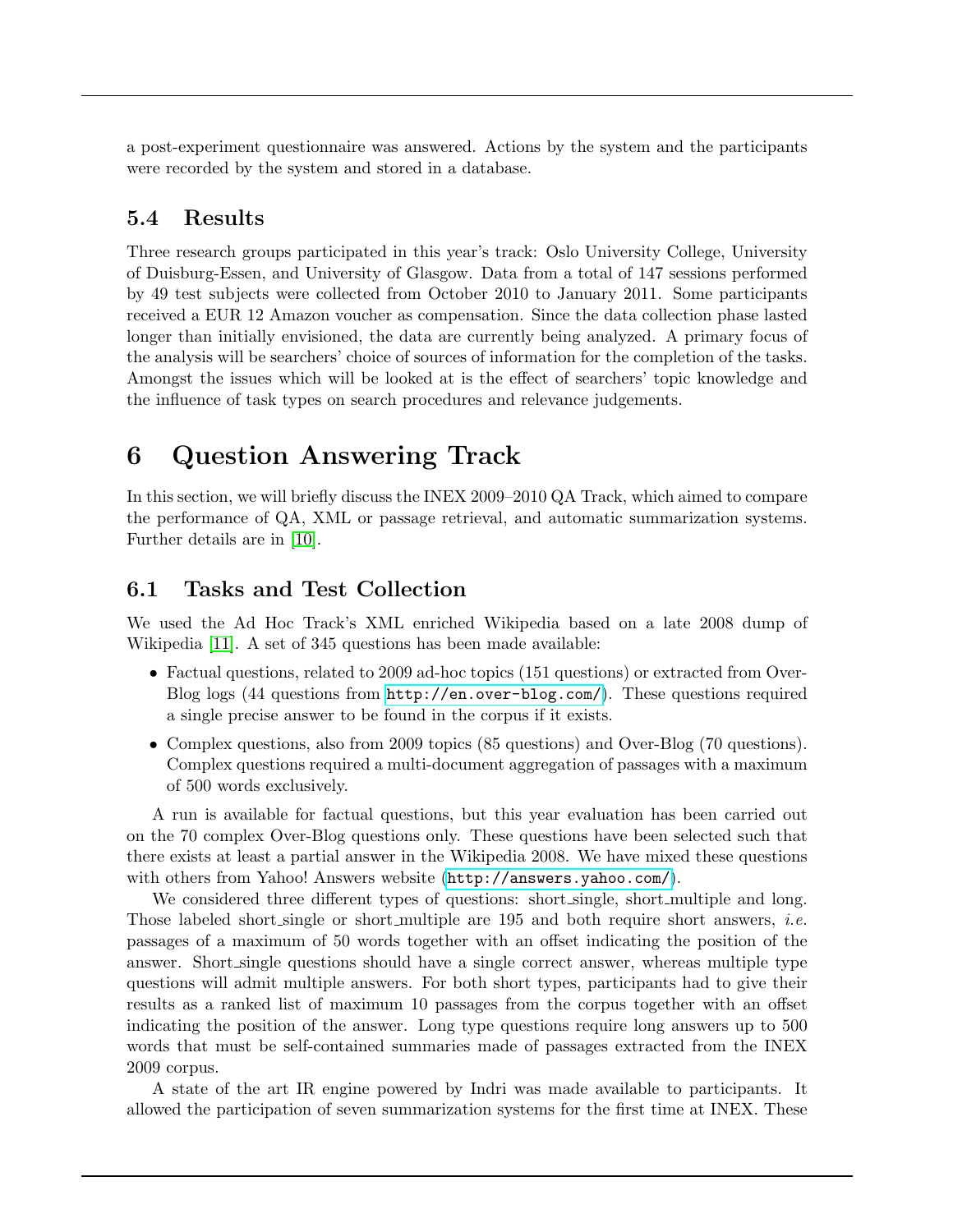systems only considered long type answers and have been evaluated on the 2010 subset. Only two standard QA systems participated to the factual question sub-track.

#### 6.2 Results

Only long answer evaluation is presented here. Long answers have been evaluated based on Kullback Leibler  $(KL)$  divergence between n-gram distributions. The informative content of the long type answers is evaluated by comparing the several n-gram distributions in participant extracts and in a set of relevant passages selected manually by organizers.

All seven participants for long type questions used the provided IR engine and generated summaries by sentence extraction. This helps readability even if it does not ensure general coherence. The standard deviation among systems  $KL$  divergences varies. The ten questions minimizing standard deviation and, therefore, getting most similar answers among systems are those containing at least one named entity that refers to a Wikipedia page. Therefore, the systems mostly built their answer based on the textual content of this page and KL divergence is not accurate enough to discriminate among them. On the contrary, the questions that maximize standard deviation and have the greatest impact in the ranking of the systems are non-encyclopedic ones and do not refer to particular Wikipedia pages. Meanwhile partial answers exist in the Wikipedia but they are spread among several articles.

#### 6.3 Conclusion and Outlook

We will keep on addressing real-world focused information needs formulated as natural language questions using special XML annotated dumps of the Wikipedia, but we will mix questions requiring long answers and those not. We shall build and make available a new dump of the Wikipedia adapted for QA where only document structure, sentences and named entities will be annotated. Moreover, the information concerning the short/long type of expected answers will be removed from the input question format. Given a question, the decision whether the answer should be rather short or long is then left to the system. For each question, participants will have to guess the context category (for example, "expert," "pupil," "journalist," . . . ), provide a context as a query-oriented readable summary and a list of possible answers. Real questions will be selected from OverBlog website logs and Twitter.

# <span id="page-9-0"></span>7 Link the Wiki Track

In this section, we will briefly discuss the collection, the task, and the submissions and results of the INEX 2010 Link the Wiki Track. Further details are in [\[13\]](#page-15-9).

#### 7.1 Collection

In 2010 the Link the Wiki track moved away from the Wikipedia and in its place used the Te Ara collection supplied by the New Zealand Ministry of Culture and Heritage. Te Ara is an online encyclopaedia without hypertext links and as such forms an ideal platform for link discovery. The collection consists of 36,715 documents totalling 48MB in size.

Linking Te Ara is more complex than linking the Wikipedia for many reasons. The articles are often digital narratives and in being so do not represent entities—the controlled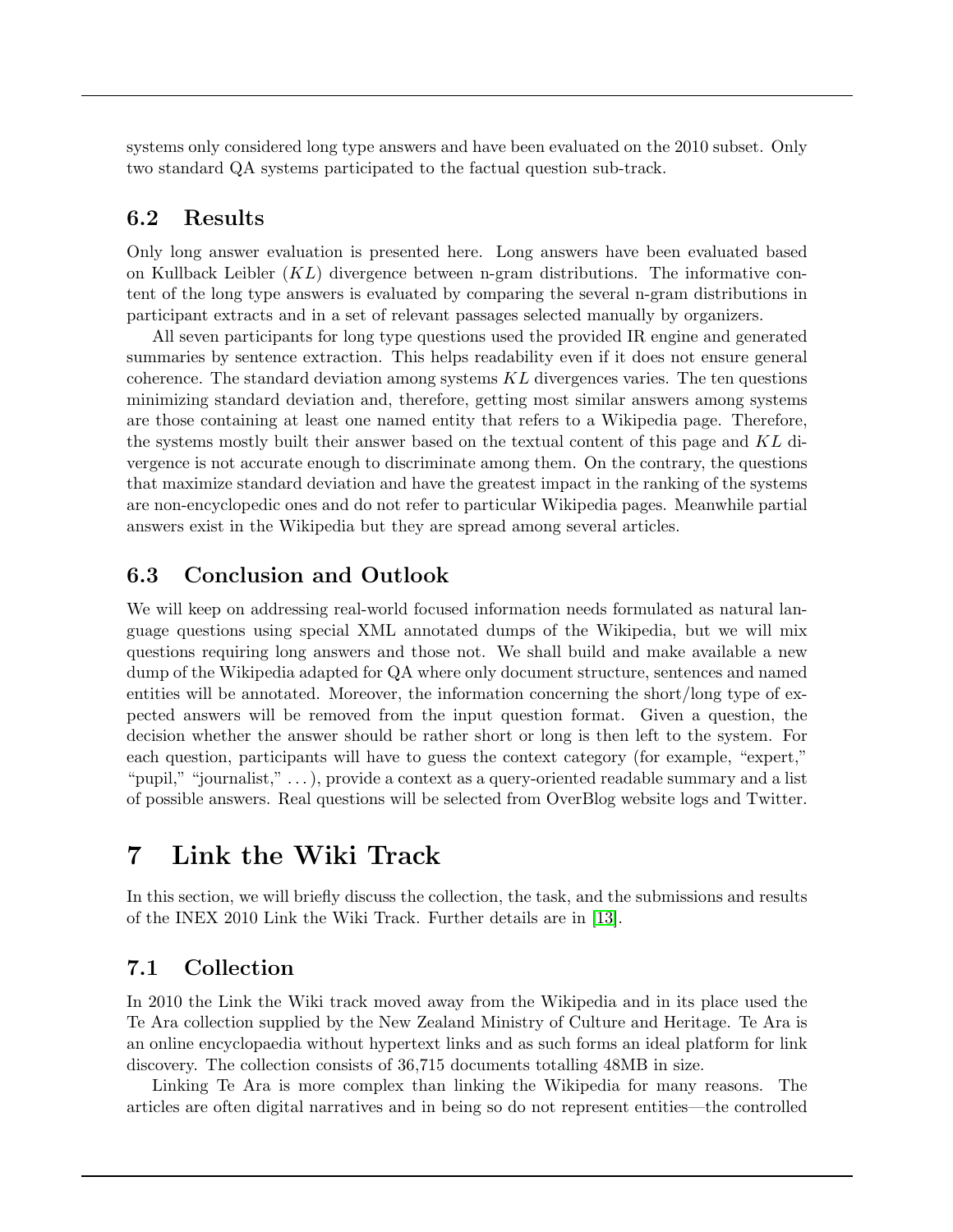vocabulary of the Wikipedia is not present. A standard title-matching algorithm was thus not expected to be effective. The collection also does not contain any links and so link-mining algorithms such as that of Kelly and Clarke [\[6\]](#page-15-10) could not be used.

#### 7.2 Task and Results

The task was to link the entire encyclopaedia to itself. Runs consisted of up-to 50 anchors per document with up-to 5 anchors per link. Only two institutes, University of Otago and Queensland University of Technology, submitted runs, with Otago submitting 24 and QUT submitting 5.

A set of documents was randomly chosen for manual assessment. The collection was ordered on the number of links in each document. This was then divided into 10 deciles. A work-set was constructed by randomly selecting one document from each decile. The links for these documents were then pooled. Seven (non-overlapping) work-set pools were assessed to completion resulting in a total of 70 assessed documents. For 18 of the assessed documents had no relevant links were found. The mean number of relevant targets per topic was 8.8 and the mean number of non-relevant targets per topic was 274.6. Topic 2919 had the most relevant targets (97).

As is the informal convention at INEX, the metrics for the Link-the-Wiki track in 2010 were not published before the runs were submitted. As is also the informal convention, the metric changed in 2010. In a run it is possible (and correct) to identify more than one anchor targeting the same document. It is also possible and correct to identify more than one target per anchor. Consequently metrics based on recall (such as Mean Average Precision, MAP) are meaningless. If there is only one relevant target document, but the link-discovery algorithm identifies two different anchors for that target then what is the recall? This did happen in the submitted runs. The runs were de-duplicated by taking only the highest ranking instance of a target for a given topic and ignoring other instances of the target. The relevance of each target was then determined using the manual assessments. Then the score for each position in the results list was assigned a 1 if any target for that anchor was relevant and 0 otherwise. Mean Average Precision was then computed from this. This approach gives a highly optimistic evaluation because the run has 5 trials at each point in the results list.

The best run was submitted by Otago. That run constructed anchors as maximal sequences of consecutive words delineated by stop words or punctuation. The source document is then used to identify relevant target documents, and the anchor used to identify relevant headings in those documents.

#### 7.3 Outlook

In 2011 the track organisers will be examining cross-lingual link discovery in the Wikipedia. This new experiment is the basis of the CrossLink track at NTCIR 9.

## <span id="page-10-0"></span>8 Relevance Feedback Track

In this section, we will briefly discuss the INEX 2010 Relevance Feedback Track. Further details are in [\[3\]](#page-15-11).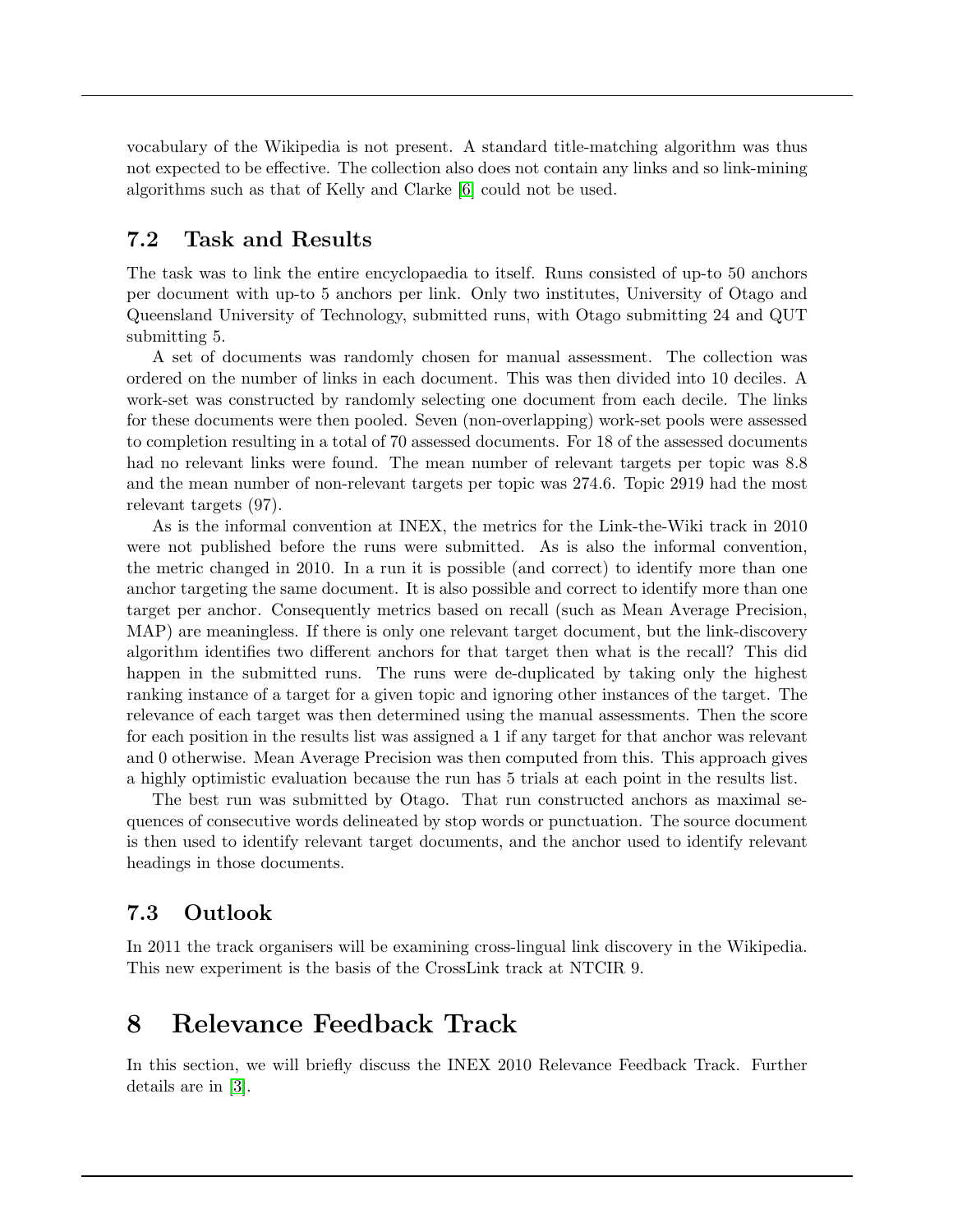

<span id="page-11-0"></span>Figure 1: Recall-precision comparison of Relevance Feedback Modules

### 8.1 Overview

The Relevance Feedback track investigates the simulation of a user interacting with an information retrieval system, searching for a number of different topics. The user provides feedback to the system in the form of nominating relevant passages in the retrieved texts, which is then used by the system to provide improved results to the user. This is an alternative approach to traditional methods of relevance feedback using document level feedback. The quality of the results this user receives is then used to evaluate the approach.

### 8.2 Track Design

Participating organisations submit a relevance feedback module (RFM) in the form of a Java library. Each RFM implements a particular algorithm for ranking and reranking a list of provided documents according to feedback passed to it. The RFMs are each evaluated by an evaluation platform (EP) that links the RFMs, provides them with a hitherto unknown set of documents and simulates a user making use of the system, looking through the documents returned by the RFM and providing relevance judgments based on preexisting relevance assessments. The RFMs are then scored based on how well they returned relevant information to the simulated user.

### 8.3 Submissions

Including the reference RFM, available in source and binary form before the track was run, there were a total of nine submissions from three participating organisations. QUT submitted the aforementioned reference module, which applied a simplistic implementation of Rocchio and was tuned to an earlier data set provided along with the module. The Indian Statistical Institute (ISI) submitted a relevance feedback algorithm that was designed around finding non-overlapping word windows in the relevant passages and modifying the query to include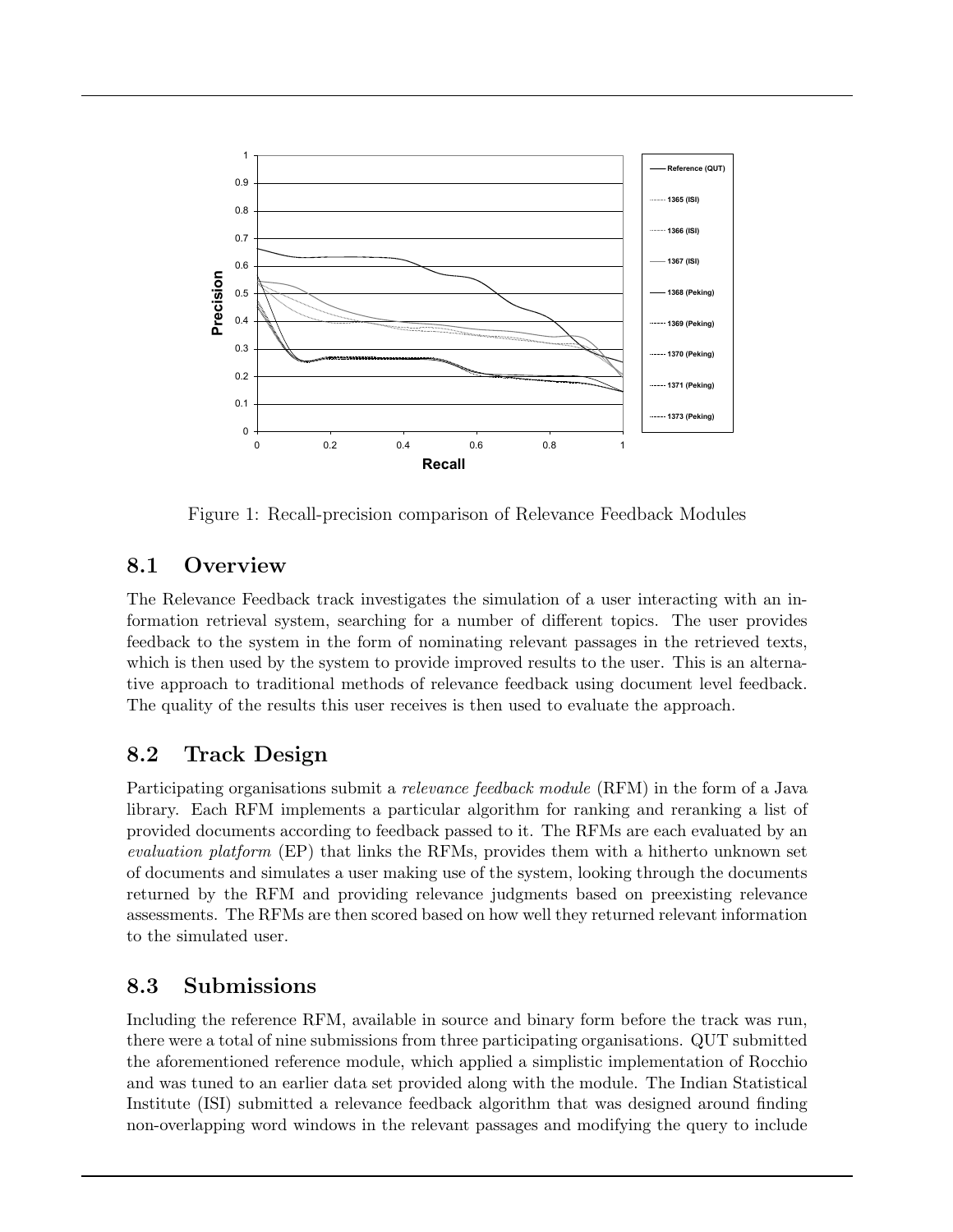these terms. Peking University submitted an algorithm that used a Rocchio-based algorithm revised to include negative feedback and criterion weight adjustments.

#### 8.4 Results

The results, which were evaluated using trec eval, are shown in Figure [1.](#page-11-0) The relatively flat precision over recall curve shows that the incremental feedback is clearly effective and improving over the ranking. Obviously, the results with the feedback applied for each of the modules is superior to the performance of the modules in ranking the documents before any feedback is given. We refer to [\[3\]](#page-15-11) for further detail and comparisons.

### <span id="page-12-0"></span>9 Web Service Discovery Track

In this section, we briefly discuss the INEX 2010 Web Service Discovery Track. Further details are in [\[12\]](#page-15-12).

#### 9.1 WSDL Collection and Topics

The track, introduced in 2010, addresses discovery of Web services based on descriptions provided in Web Services Description Language (WSDL). The track used a collection of 1,738 WSDL documents that were directly crawled from real-world public Web services indexed by the Google search engine (only valid WSDL1.1-compliant descriptions were retained).

The five active participating groups contributed topics which aimed to be representative of a range of realistic web service discovery needs. The topics used the same format as the ad hoc track, including a title (or keyword query), a structured query, topic description, and narrative explaining how relevance will be judged for the topic. For example, the topic *airline* flights represents a query one might pose if searching for a web service that can find flight details given an airline flight number. Of the topics submitted, 25 were used in submissions for the track in 2010; however participants only ended up judging 20 of these topics.

#### 9.2 Results

Submission were allowed in the same formats as the ad hoc track: XML elements using XPath syntax, or passages using file offsets and lengths, or ranges of elements. A total of 15 runs were received from the five participating groups, however these runs were only document level runs. Some minor formatting corrections were done on submissions, and three runs were excluded from the final evaluation due to more serious errors (such as duplicate answers).

All 15 runs were used to contribute documents into the assessment pool. The assessment pool contained approximately 100 documents for each topic. A modified version of evaluation tool for the ad hoc track was used, which displayed the XML markup of the WSDL documents along the content of the elements. Assessors needed to see the XML structure to judge whether a document (or parts of a document) were relevant, since in many cases the WSDL document contained little or no text content in the XML elements.

Since only document level runs were submitted, evaluation was only performed for document retrieval using mean average precision. The best performing run, which was one of runs submitted from Kasetsart University, had a mean average precision of 0.3469.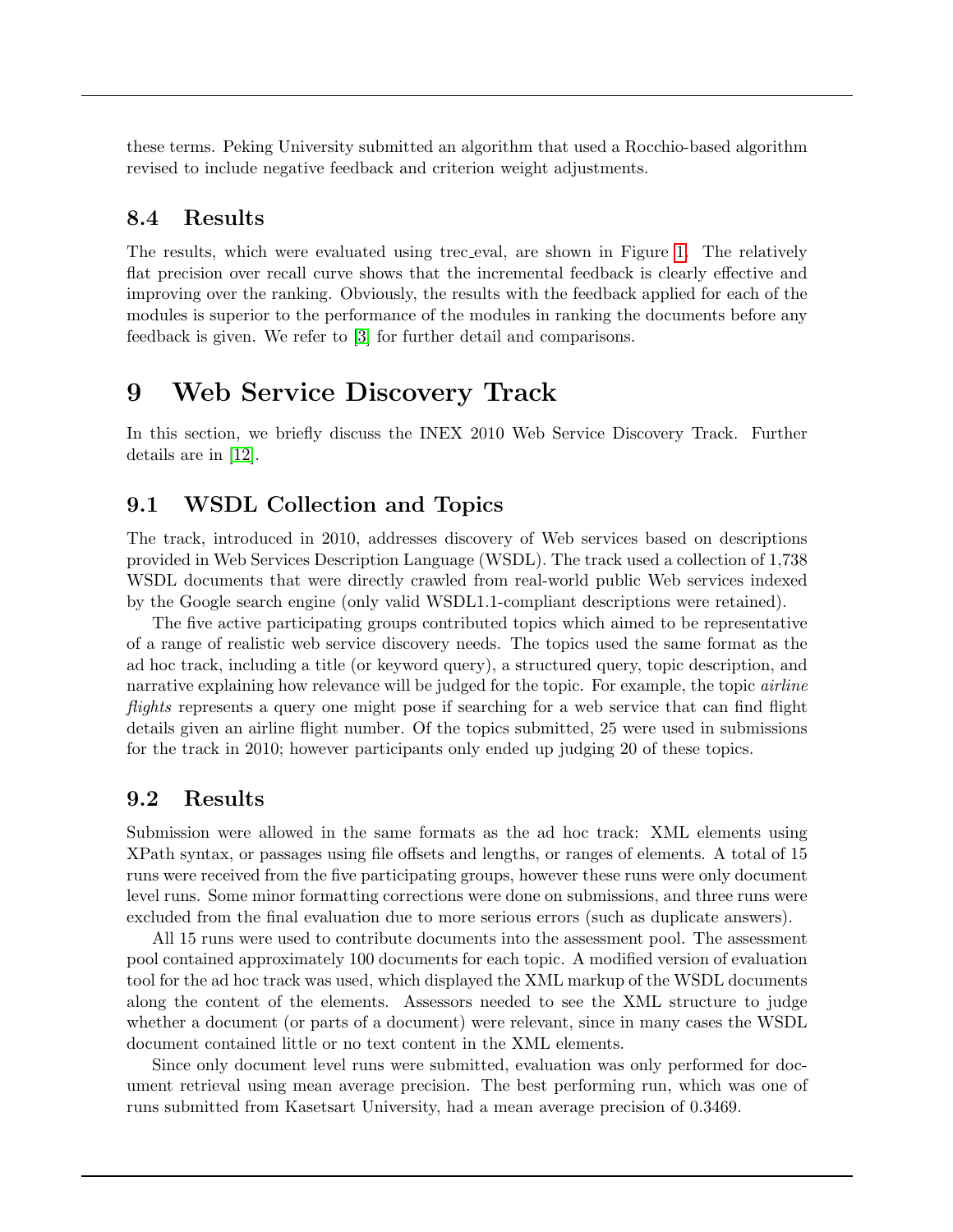#### 9.3 Outlook

Following the development of an initial test collection in 2010 which allows comparative retrieval experiments, we hope to get more groups participating in 2011. A goal of future years in this track, will be to allow topics to include a description of workflow, in order to find web services that can meet steps within a larger process.

# <span id="page-13-0"></span>10 XML Mining Track

In this section, we will briefly discuss the INEX 2010 XML Mining track. Further details are in [\[4\]](#page-15-13).

#### 10.1 Aims and Tasks

The aims of the INEX 2010 XML Mining track are: (1) studying and assessing the potential of data mining (DM) techniques for dealing with generic DM tasks in the structured domain i.e. classification and clustering of XML documents; and (2) evaluating clustering approaches in the context of XML information retrieval. The INEX 2010 XML Mining track included two tasks: (1) unsupervised clustering task and (2) semi-supervised classification task.

The clustering task in INEX 2010 continued to explicitly test the cluster hypothesis, which states that documents that cluster together have a similar relevance to a given query. It uses manual query assessments from the INEX 2010 Ad Hoc track. If the cluster hypothesis holds true, and if suitable clustering can be achieved, then a clustering solution will minimize the number of clusters that need to be searched to satisfy any given query. More precisely, this is a multiple label clustering task where the goal was to associate each document to a single or multiple clusters in order to determine the quality of cluster relative to the optimal collection selection goal, given a set of queries.

The classification task in INEX 2010 focused on evaluating the use of external structure of the collection i.e the links between documents along with the content information and the internal structure of XML documents for classifying documents into multiple categories. More precisely, this is a a multiple label classification task where the goal was to find the single or multiple categories of each document. This task considers a transductive context where, during the training phase, the whole graph of documents is known but the labels of only a part of them are given to the participants.

#### 10.2 Test Collection

The XML Mining task used a subset of 2.7 million English Wikipedia XML documents, their labels, a set of information needs (i.e., the Ad Hoc track queries), and the answers to those information needs (i.e., manual assessments from the Ad Hoc track). A 146,225 document subset was used as a data set for the clustering and classification tasks. The subset is determined by the reference run used for the ad hoc track. Using the reference run reduced the collection from 2,666,190 to 146,225 documents.

The clustering evaluation uses Ad Hoc relevance judgments for evaluation and most of the relevant documents are contained in the subset. The reference run contains approximately 90 percent of the relevant documents.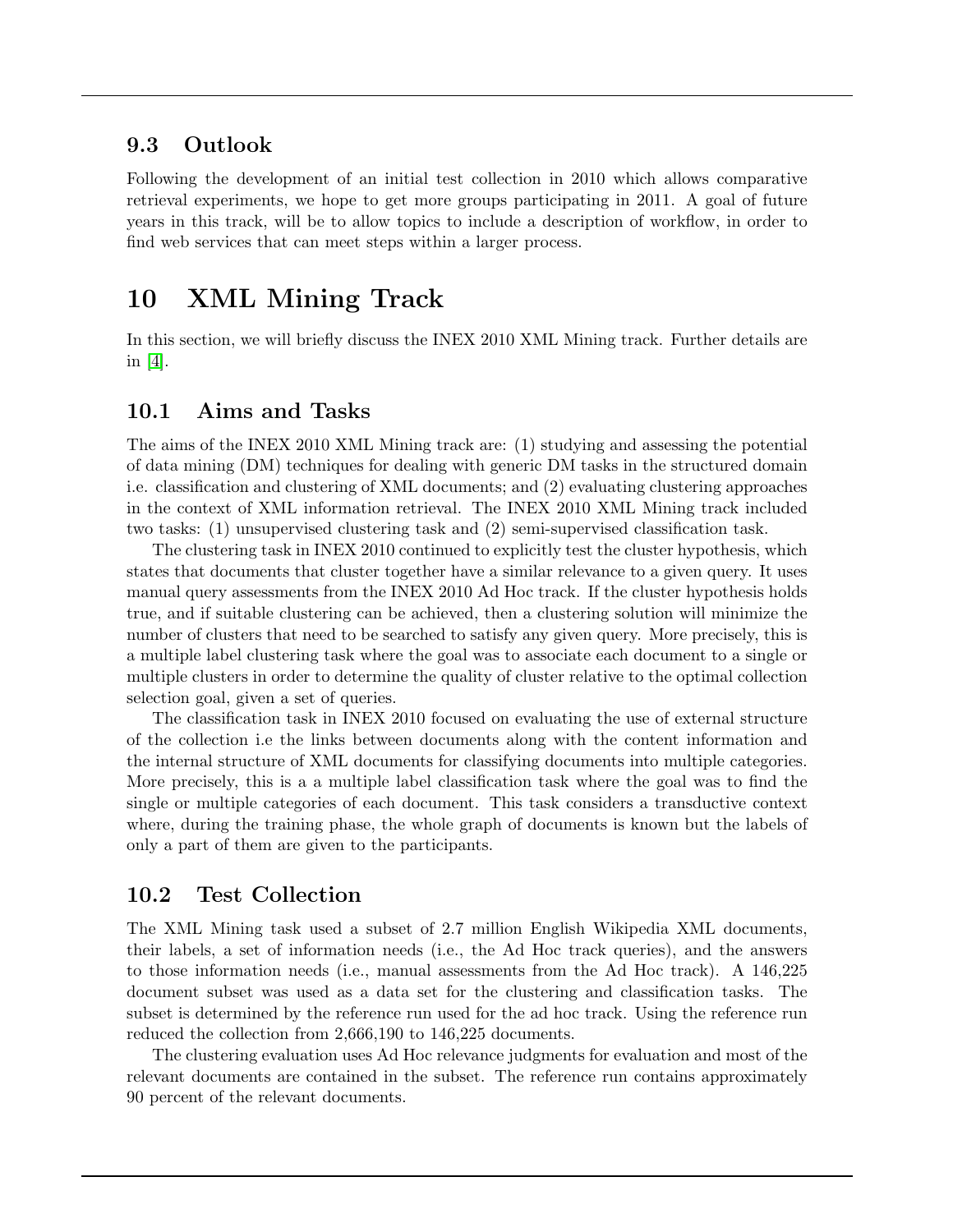A new approach to extracting document category labels was taken this year. The Wikipedia category graph was processed to extract 36 categories for documents. This is completed by searching for shortest paths through the graph.

In order to enable participation with minimal overheads in data-preparation the collection was pre-processed to provide various representations of the documents such as a bag-of-words representation of terms and frequent phrases in a document, frequencies of various XML structures in the form of trees, links, named entities, etc.

#### 10.3 Evaluation and Results

Participants were asked to submit multiple clustering solutions containing different numbers of clusters such as 50, 100, 200, 500 and 1,000. For the clustering task, the participants had submitted a cluster index(es) for each document of the collection set. The clustering solutions were evaluated by two means. Firstly, we utilize the classes-to-clusters evaluation which assumes that the classification of the documents in a sample is known (i.e., each document has a class label). For each submitted cluster, we have computed the standard Purity, Entropy and Normalized Mutual Information (NMI) scores, indicating how well a clustering solution matches the ground truth. Secondly, we evaluate clustering solutions against the optimal collection selection goal. A total of 69 topics used in Ad Hoc track were utilized to evaluate the quality of clusters generated on the 144,265 XML Mining document subset. The Normalized Cluster Cumulative Gain (NCCG) is used to calculate the score of the best possible collection selection according to a given clustering solution.

A total of three research teams have participated in the INEX 2010 clustering task. As expected, as the cluster numbers dividing the data set increases, performance of all the teams based on the Purity, Entropy and NMI scores increase and based on the NCCG score decreases. Analysis of results by various submissions show that the most recall comes from the first few clusters confirming the hypothesis that a good clustering solution tends to (on average) group together relevant results for ad-hoc queries.

For classification, we have asked the participants to submit multiple category for each of the documents of the testing set. We have then evaluated how much the categories found by the participants correspond to the real categories of the documents. For each category, we have computed a F1 score that measures the ability of a system to find the relevant categories. Two different teams had participated to the task. All teams except were able to achieve micro and macro F1 between 45-55%. Detailed results are given in [\[4\]](#page-15-13).

# 11 Envoi

This complete our walk-through of the seven tracks of INEX 2010. The tracks cover various aspects of focused retrieval in a wide range of information retrieval tasks. This report has only touched upon the various approaches applied to these tasks, and their effectiveness. The formal proceedings of INEX 2010 are being published in the Springer LNCS series [\[5\]](#page-15-4). This volume contains both the track overview papers, as well as the papers of the participating groups. The main result of INEX 2010, however, is a great number of test collections that can be used for future experiments.

The INEX 2010 Workshop was held in the Netherlands, on 13–15 December 2010, with lively reports on the INEX tracks and extensive discussion on what to do at INEX 2011.